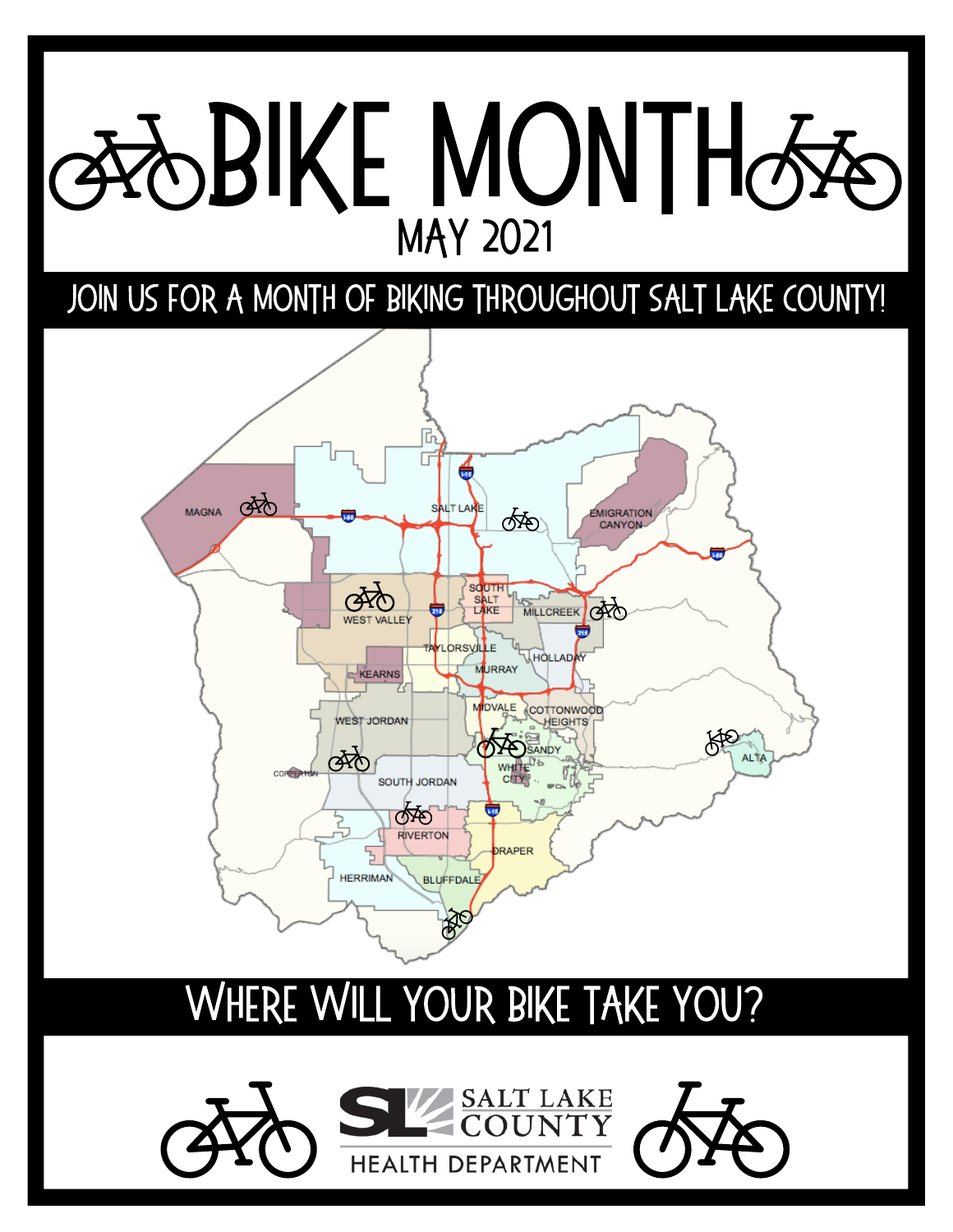# BIKE MONTHO **ACTIV**

## Bike to school Day - may 5, 2021

Use our Bike to School Tracking Sheet to track how many days you bike to school from May 5 - May 12! The classes with the students biking the most days during the week will get awesome safety prizes!

## BIKE TO WORK DAY - MAY 21, 2021

Use our Bike to Work Tracking Sheet to track how many days you bike to work throughout the month to be entered to win a gift card!

## Beat the street virtual assemblies

What better time to learn about bike and pedestrian safety than Bike Month! Visit [saferoutes.utah.gov/assembly](http://saferoutes.utah.gov/assembly) to access the virtual assembly and complete the quiz! The school with the most completed quizzes will receive a prize!

## DRAWING AND SHORT STORY CONTEST

picture with the prompt "Where will your bike take you?" Submit all entries to mmaestas@slco.org by May 21, 2021. Winners will be announced on May 28, 2021 and will win a bike with a safety gear package!

## THERE IS SOMETHING FOR EVERYONE!

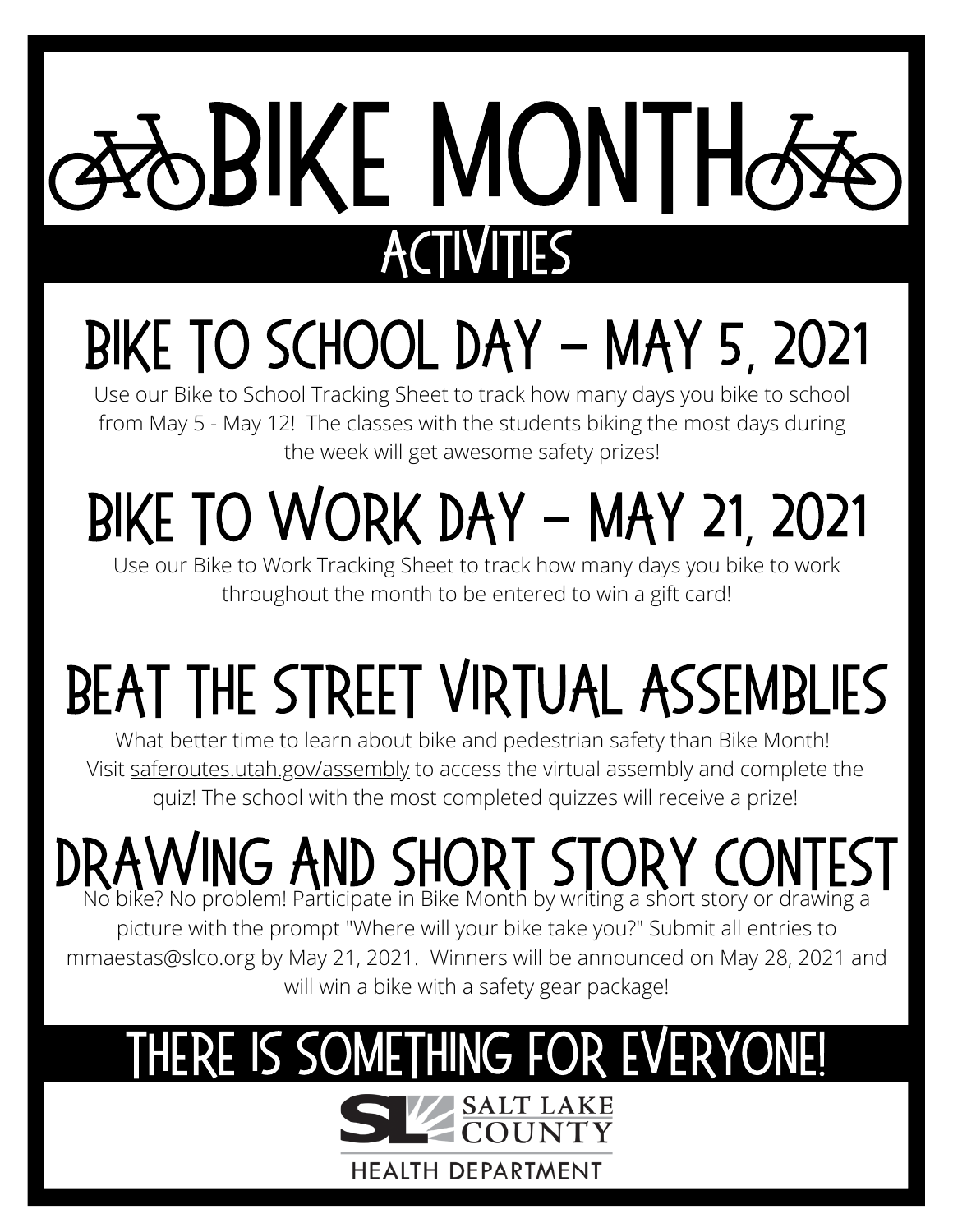# **SBIKE MONTH& ACTIVITIES**

All activity entries must complete the online form to be entered to win prizes.

use the link below to complete the form. if youcompleted more than one activity, please complete a form for each activity completed.

please submit all activity entries to mercedes maestas at mmaestas@slco.org

[forms.gle/38U1rUaBo8UYyizb7](https://forms.gle/38U1rUaBo8UYyizb7)

**DEPARTMENT**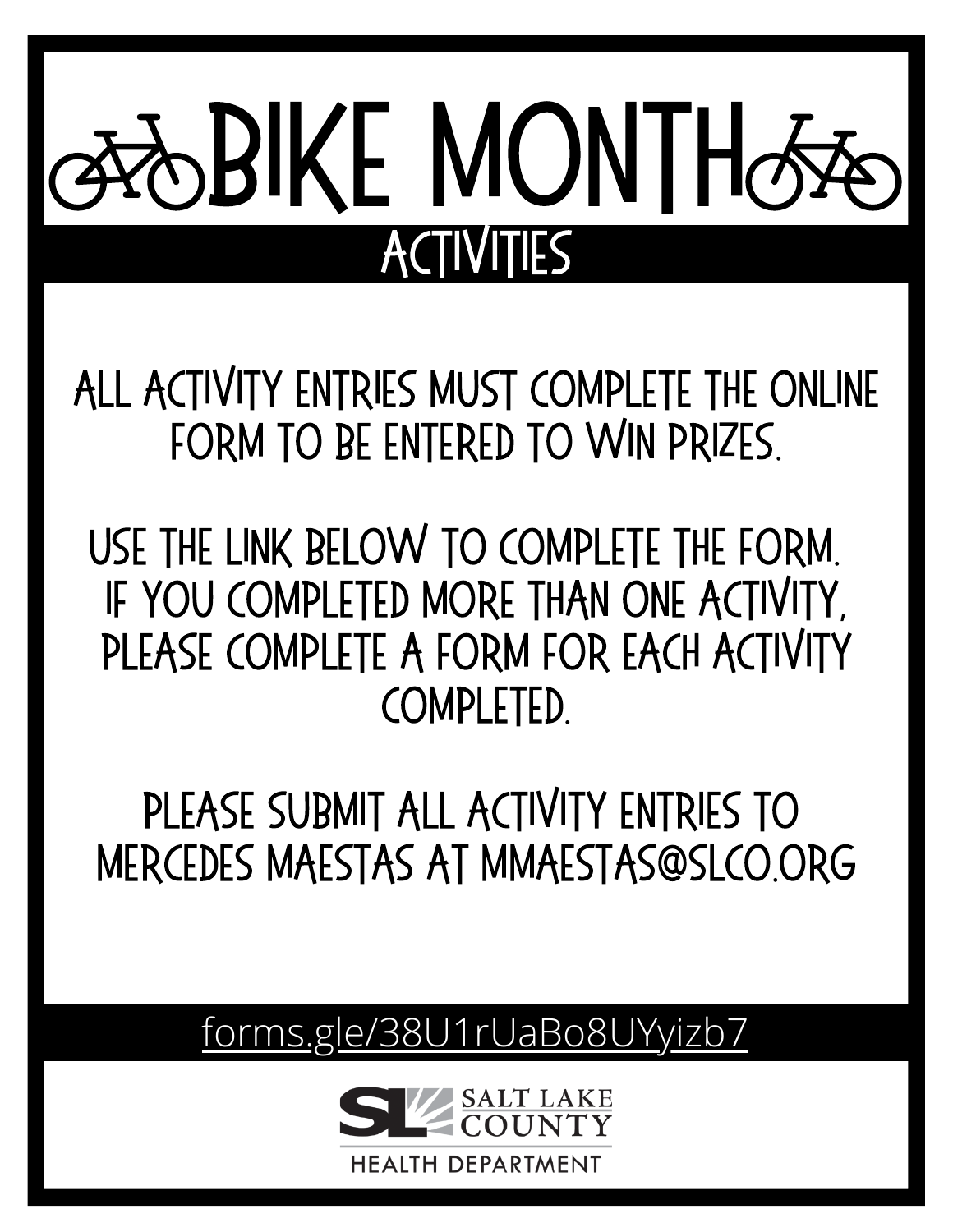| BIKE TO SCHOOL WEEK TRACKING SHEET        |  |  |                                 |  |               |  |  |  |
|-------------------------------------------|--|--|---------------------------------|--|---------------|--|--|--|
| $7\frac{1}{2}$ MAY 5, 2021 - MAY 12, 2021 |  |  |                                 |  |               |  |  |  |
| MAY 5                                     |  |  | MAY 6   MAY 7   MAY 10   MAY 11 |  | <b>MAY 12</b> |  |  |  |
|                                           |  |  |                                 |  |               |  |  |  |
|                                           |  |  |                                 |  |               |  |  |  |
|                                           |  |  |                                 |  |               |  |  |  |

**Don't forget to submit the days you bike on saferoutes.utah.gov to win other cool prizes!**



## Bike to School Week Tracking Sheet

| MAY 5, 2021 - MAY 12, 2021 |       |  |                |               |        |  |  |
|----------------------------|-------|--|----------------|---------------|--------|--|--|
| MAY 5                      | MAY 6 |  | MAY 7   MAY 10 | <b>MAY 11</b> | MAY 12 |  |  |
|                            |       |  |                |               |        |  |  |
|                            |       |  |                |               |        |  |  |
|                            |       |  |                |               |        |  |  |

**Don't forget to submit the days you bike on saferoutes.utah.gov to win other cool prizes!**

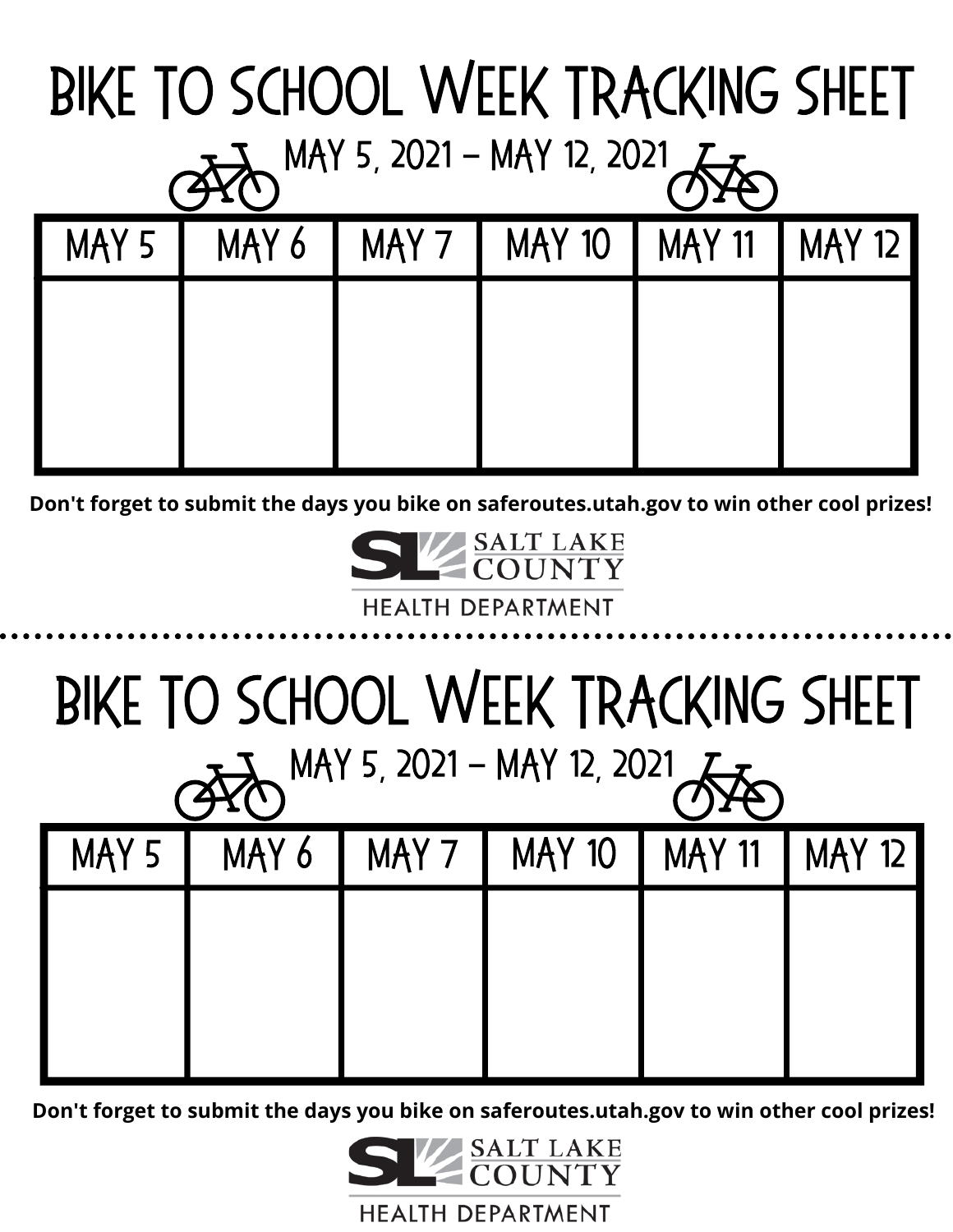## **JOIN US FOR** BIKE TO SCHOOL WEEK! Student information

Bike to School Day is on May 5, 2021--but why not enjoy it for a whole week!

From May 5 - May 12, track how many days you bike to school, and submit your numbers to your teacher by May 12, 2021. The top 3 classes that bike to school will receive a classroom set of helmets and other fun prizes!

Classes still virtual? You can still participate by biking at home for 15 minutes a day!

No bike? No problem! You can join us by participating in our Bike Month Drawing Contest and/or Coloring Contest for a chance to win a bike and safety gear! The theme is "Where will your bike take you?" Submit your digital entries to mmaestas@slco.org by May 21, 2021. Winners will be announced on May 28, 2021.

(Entry must be sent with online form submitted to be considered)

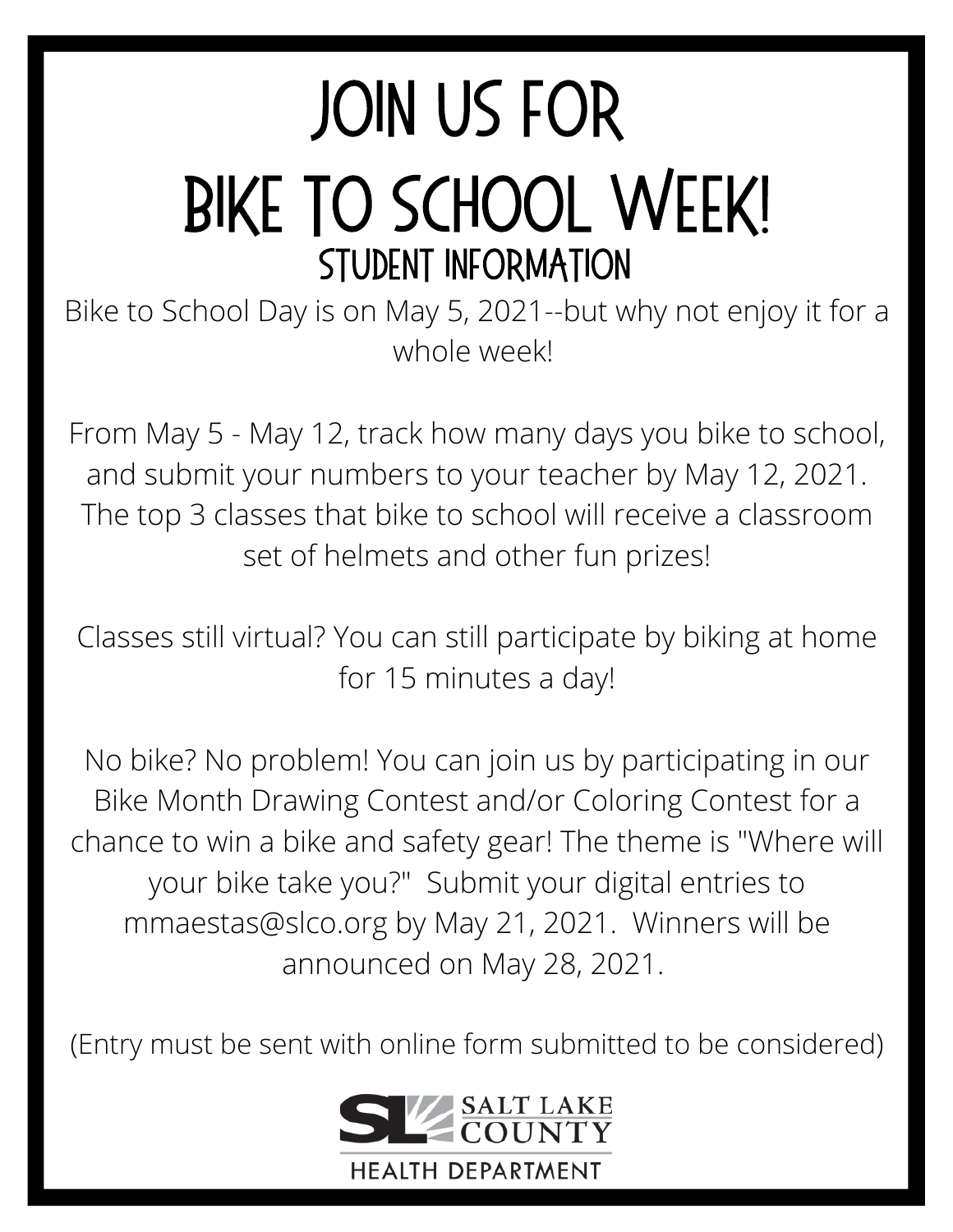#### DRAW A PICTURE OF WHERE YOUR BIKE WILL TAKE YOU! Bike Month Drawing Contest

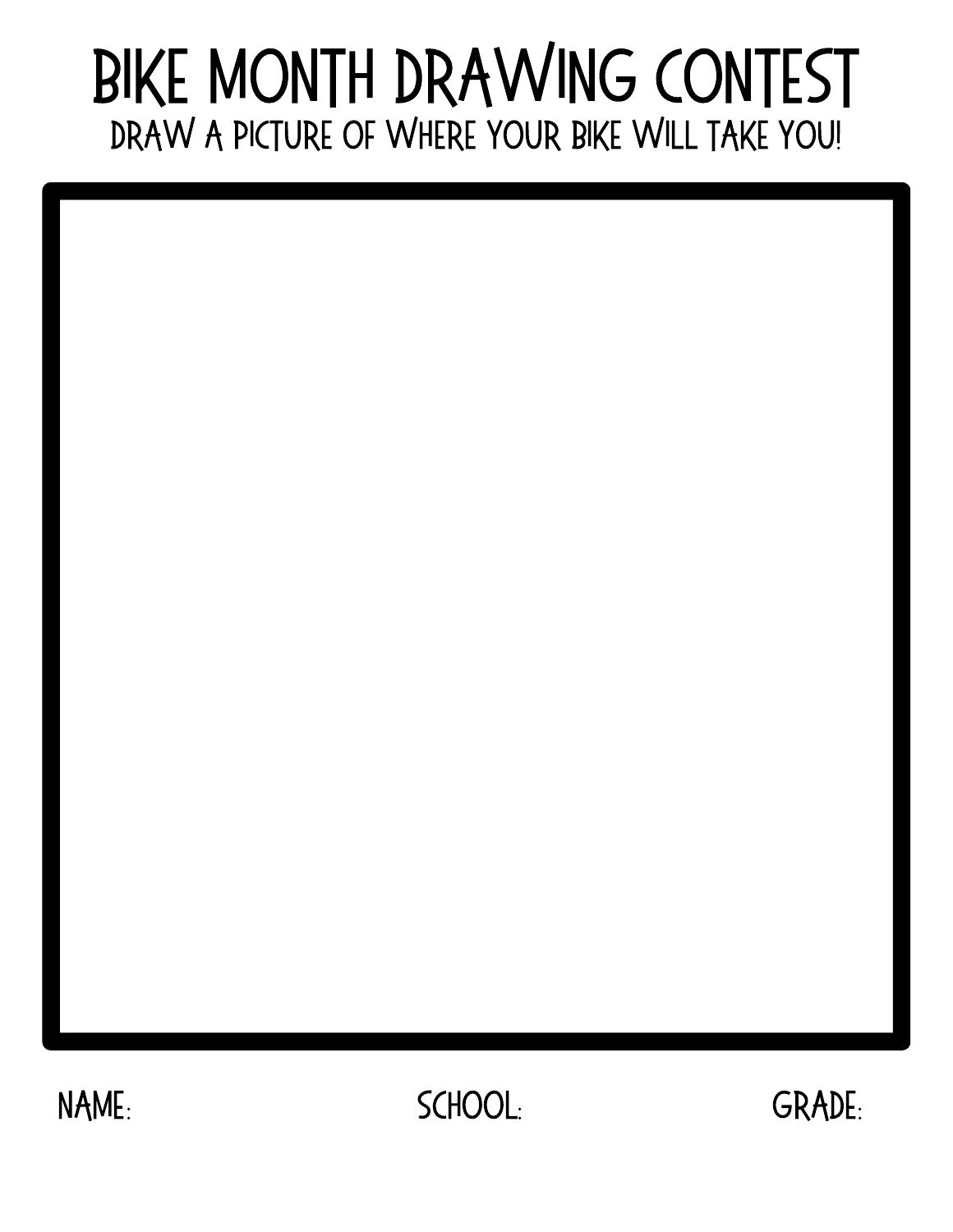#### WRITING PROMPT: WHERE WILL YOUR BIKE TAKE YOU? Bike Month Short Story Contest

| NAME: | SCHOOL: | <b>GRADE:</b> |
|-------|---------|---------------|
|       |         |               |
|       |         |               |
|       |         |               |
|       |         |               |
|       |         |               |
|       |         |               |
|       |         |               |
|       |         |               |
|       |         |               |
|       |         |               |
|       |         |               |
|       |         |               |

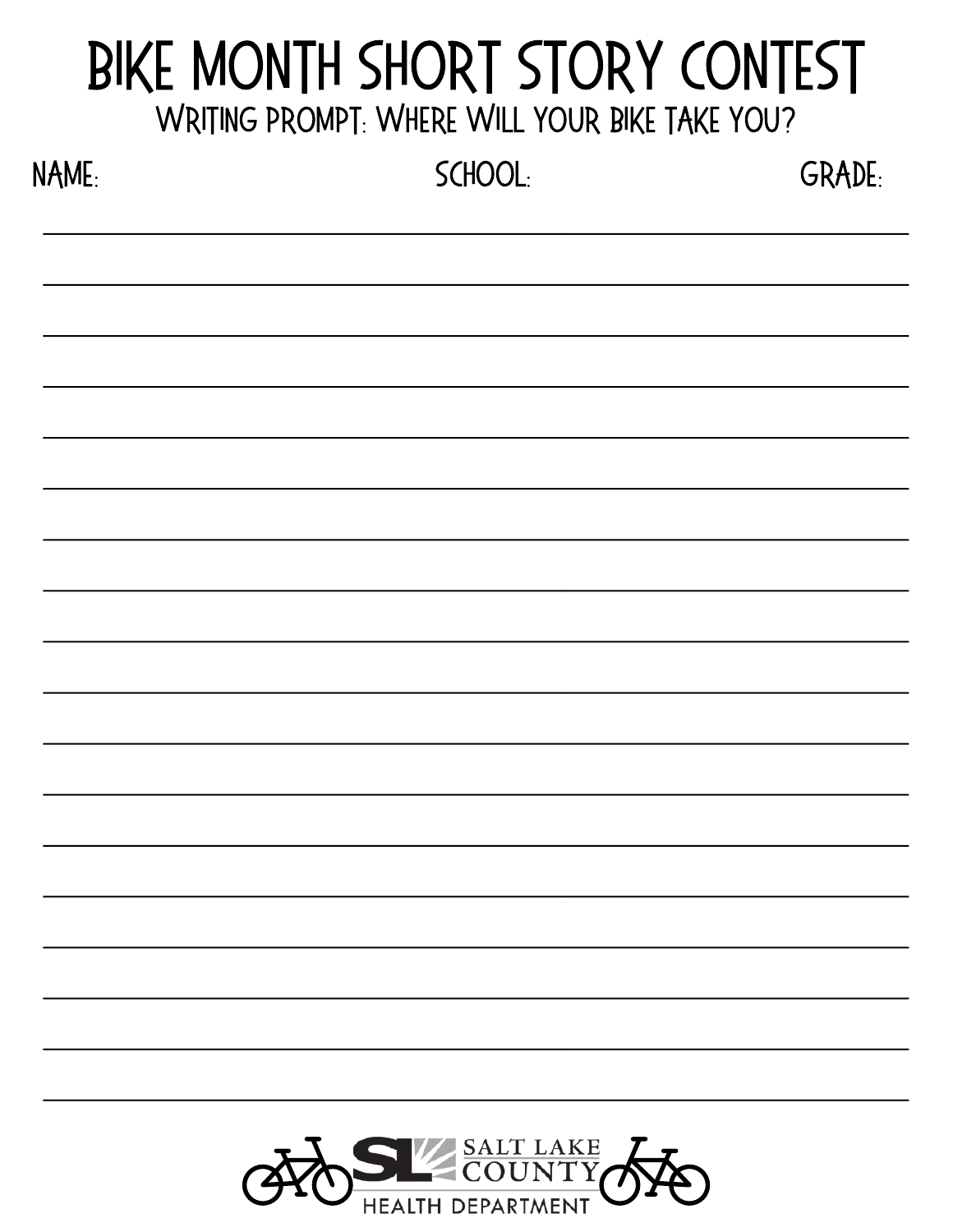# **GROBIKE MONTHGRA** safety tips

WEAR A SAFETY HELMET WHEN RIDING A BIKE TO PROTECT YOUR HEAD FROM SERIOUS INJURY!

RIDE ON THE RIGHT SIDE OF THE STREET, IN THE SAME DIRECTION AS TRAFFIC.

IF YOUBIKE AT NIGHT, MAKE SURE TO HAVE BRIGHT LIGHTS OR REFLECTIVE GEAR ON THE FRONT AND BACK OF YOUR BIKE.

STAY ALERT AND AWARE OF YOUR SURROUNDINGS AT ALL TIMES.

BEFORE RIDING, INFLATE TIRES PROPERLY AND CHECK THAT YOUR BRAKES WORK!

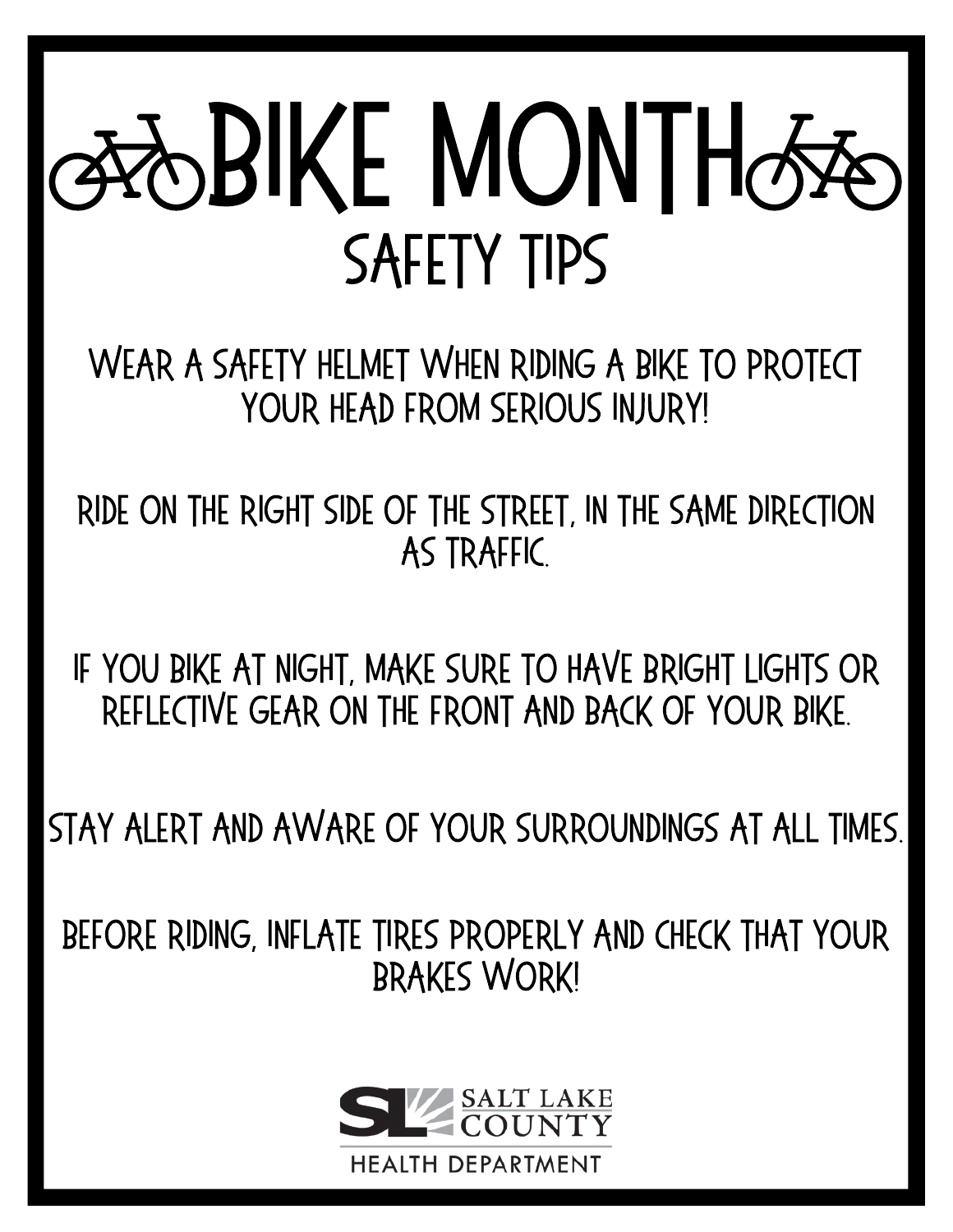# **SBIKE MONTHO** DONATE AN OLD BIKE!

Bicycle Collective needs your old bike!

Each year they refurbish thousands of bikes of all types. Some are sold to fund their charitable programs; some are donated to adults and children in need. If you've got an old clunker sitting in your garage or you just upgraded and have no more use for that five-year-old beauty, they'll take it!

Even if it is damaged beyond repair, pull off the usable parts and ensure the rest is recycled responsibly.

Best of all, your donation is 100% tax deductible.

You can drop off bikes at 2312 S. West Temple from 12-6PM on Tuesday, Thursday, and Saturday!

If you can't make it down during those hours, give them a call at 801- 328-2453 to find a time to drop it off!